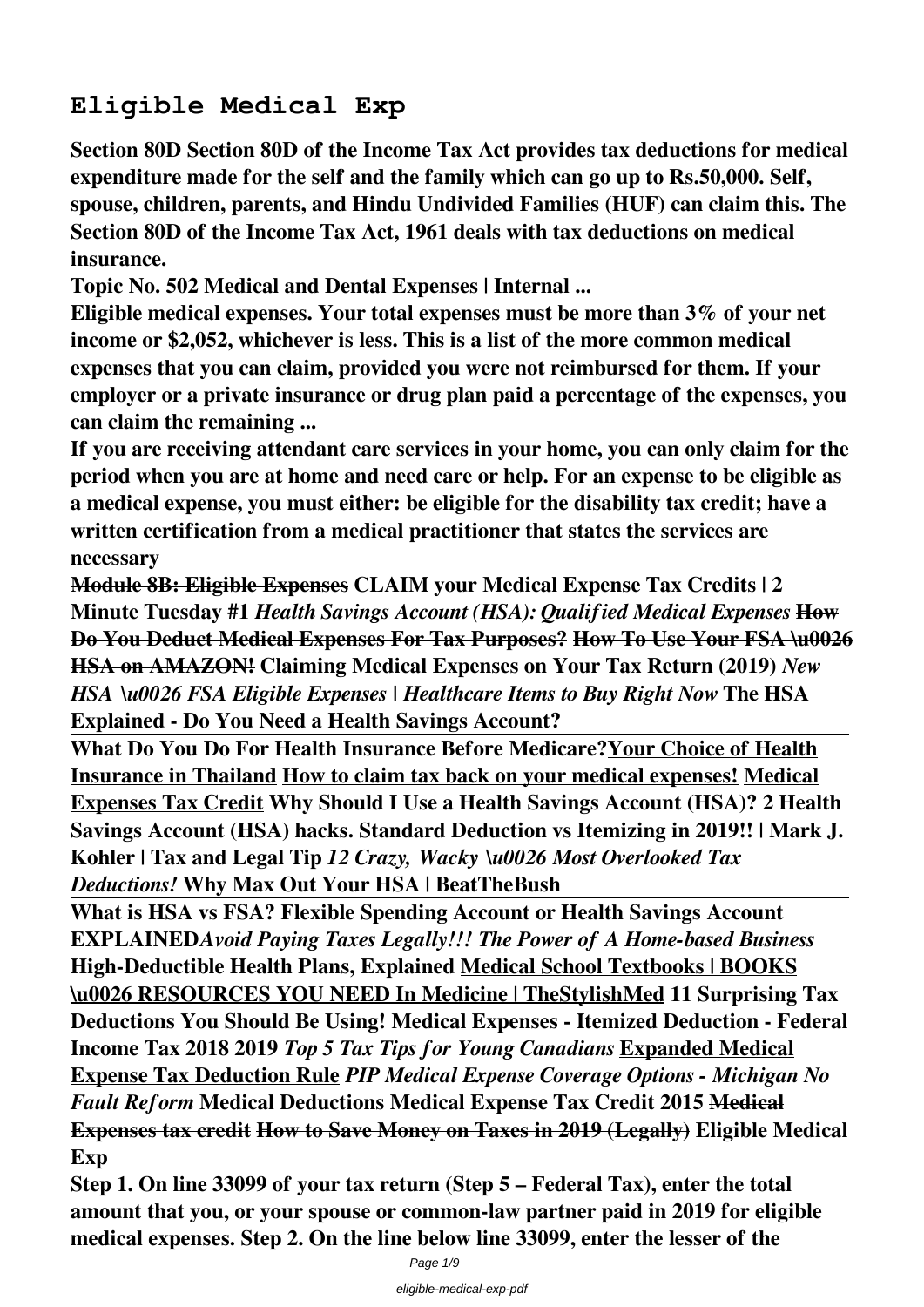**following amounts: 3% of your net income ( line 23600) or. \$2,352.**

# **Lines 33099 and 33199 – Eligible medical expenses you can ...**

**HSA Eligibility Requirements. 1. You're enrolled in a high-deductible health plan. In 2020, that looks like having a health insurance plan with a minimum deductible of \$1,400 for single coverage or \$2,800 for family coverage. The maximum out-ofpocket expense is \$6,900 for individuals and \$13,800 for families. 2.**

### **What Qualifies for HSA Medical Expenses? | DaveRamsey.com Eligible Medical Exp You may deduct only the amount of your total medical expenses that exceed 7.5% of your adjusted gross income. You figure the amount you're allowed to deduct on Schedule A (Form 1040 or 1040-SR).**

## **Eligible Medical Exp - securityseek.com**

**Eligible Medical Exp You may deduct only the amount of your total medical expenses that exceed 7.5% of your adjusted gross income. You figure the amount you're allowed to deduct on Schedule A (Form 1040 or 1040-SR). Medical care expenses include payments for the diagnosis, cure, mitigation, treatment,**

## **Eligible Medical Exp - rancher.budee.org**

**For an expense to be eligible as a medical expense, you must either: be eligible for the disability tax credit; have a written certification from a medical practitioner that states the**

# **Eligible Medical Exp - code.gymeyes.com**

**Eligible Medical Exp Getting the books eligible medical exp now is not type of challenging means. You could not only going following books store or library or borrowing from your associates to gain access to them. This is an totally simple means to specifically acquire lead by on-line. This online broadcast eligible medical exp can be one of ...**

### **Eligible Medical Exp - fbmessanger.sonicmoov.com**

**Eligible medical expenses. Your total expenses must be more than 3% of your net income or \$2,052, whichever is less. This is a list of the more common medical expenses that you can claim, provided you were not reimbursed for them. If your employer or a private insurance or drug plan paid a percentage of the expenses, you can claim the remaining ...**

### **Eligible medical expenses**

**Most taxpayers can claim medical expenses that exceed a percentage of their adjusted gross incomes (AGIs), subject to certain rules. The threshold was 10% from 2013 through 2016, but these expenses were deductible when they exceeded just 7.5% of a taxpayer's AGI before 2013.** Page 2/9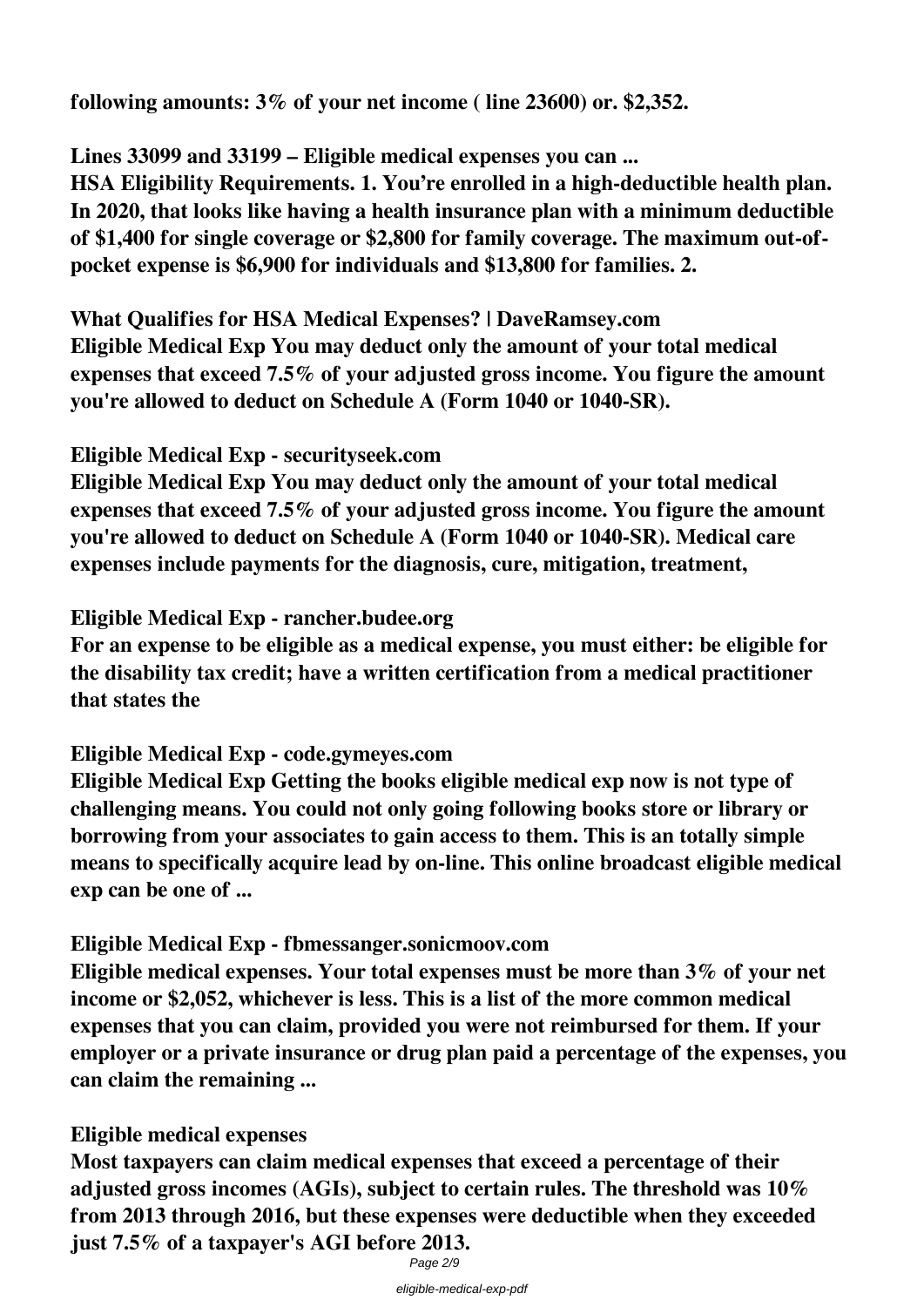### **Rules for Claiming the Medical Expense Tax Deduction**

**An expense, including those identified above, may qualify as a medical expense if it is necessary for medical or reconstructive purposes, such as surgery to address a deformity related to a congenital abnormality, a personal injury resulting from an accident or trauma, or a disfiguring disease;**

### **Ineligible medical expenses**

**If you are receiving attendant care services in your home, you can only claim for the period when you are at home and need care or help. For an expense to be eligible as a medical expense, you must either: be eligible for the disability tax credit; have a written certification from a medical practitioner that states the services are necessary**

## **Medical Expenses 2019 - Canada.ca**

**Additionally, even you do itemize, you can only deduct medical expenses that exceed 10% of your adjusted gross income (up from 7.5% last year). So for someone with income of \$50,000 and medical...**

**Medical expenses come with tax benefits. Here's how to ...**

**Eligible Medical Expenses Income Tax Act s. 118.2 (2) For purposes of the medical expense tax credit (METC), eligible medical expenses include, but are not limited to amounts paid to medical practitioners, dentists, nurses, and certain other medical professionals.**

# **TaxTips.ca - Eligible medical expenses**

**Topic No. 502 Medical and Dental Expenses If you itemize your deductions for a taxable year on Schedule A (Form 1040 or 1040-SR), Itemized Deductions PDF, you may be able to deduct expenses you paid that year for medical and dental care for yourself, your spouse, and your dependents.**

# **Topic No. 502 Medical and Dental Expenses | Internal ...**

**Section 80D Section 80D of the Income Tax Act provides tax deductions for medical expenditure made for the self and the family which can go up to Rs.50,000. Self, spouse, children, parents, and Hindu Undivided Families (HUF) can claim this. The Section 80D of the Income Tax Act, 1961 deals with tax deductions on medical insurance.**

**Section 80D of Income Tax - Deductions on Medical ...**

**The medical expenses claimable include those paid for the taxpayer, the taxpayer's spouse or common-law partner, or a child under 18 of the taxpayer or spouse, who is dependent on the taxpayer or spouse for support. There is a separate calculation for the medical expense tax credit for other eligible dependents.**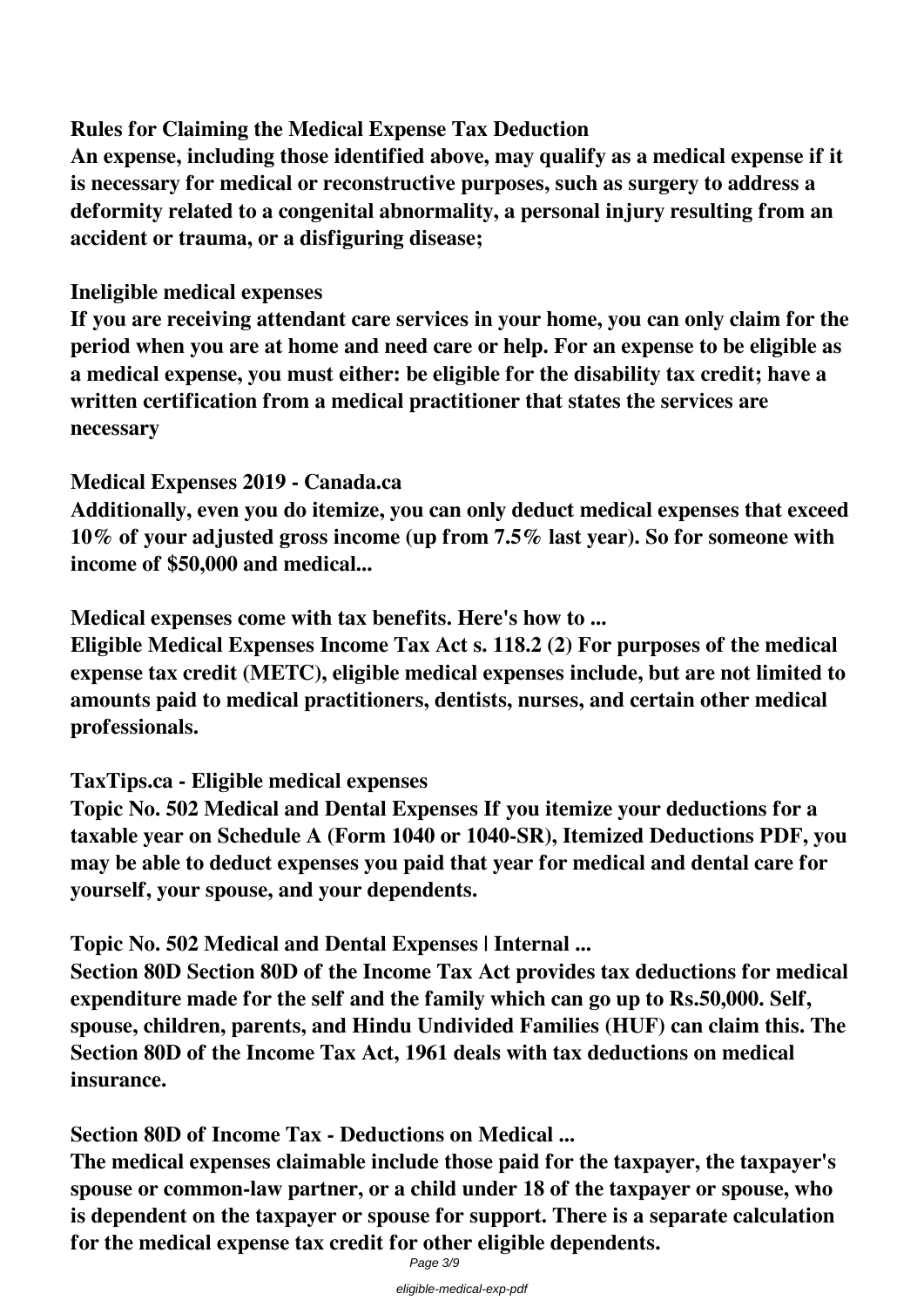# **TaxTips.ca - Medical Expense Tax Credit**

**Medical expenses The net medical expenses tax offset is no longer available from 1 July 2019. You may still be eligible for this offset for previous income years from 2015–16 to 2018–19. Claims for this offset are restricted to net eligible expenses for:**

## **Medical expenses | Australian Taxation Office**

**To apply to the Programme, you will need to: Be settled in the UK on 1 July 2021, with no restrictions on how long you can stay. Have been ordinarily resident in the UK (but not mainly for full-time education) since 1 July 2018. Provide evidence that you have the Right to Work in the UK for this placement.**

## **Eligibility | Experience Postgrad Life Sciences**

**Contact us. You may find the answer to your enquiry on the Companies House website or you can email us.. Contact Centre. Telephone enquiries can be made via 0303 1234 500. Contact centre lines are open between 8.30am to 6pm (Monday to Friday).**

**For an expense to be eligible as a medical expense, you must either: be eligible for the disability tax credit; have a written certification from a medical practitioner that states the**

**What Qualifies for HSA Medical Expenses? | DaveRamsey.com HSA Eligibility Requirements. 1. You're enrolled in a high-deductible health plan. In 2020, that looks like having a health insurance plan with a minimum deductible of \$1,400 for single coverage or \$2,800 for family coverage. The maximum out-of-pocket expense is \$6,900 for individuals and \$13,800 for families. 2.**

### **Eligibility | Experience Postgrad Life Sciences**

*The medical expenses claimable include those paid for the taxpayer, the taxpayer's spouse or common-law partner, or a child under 18 of the taxpayer or spouse, who is dependent on the taxpayer or spouse for support. There is a separate calculation for the medical expense tax credit for other eligible dependents.*

*Module 8B: Eligible Expenses CLAIM your Medical Expense Tax Credits | 2 Minute Tuesday #1 Health Savings Account (HSA): Qualified Medical Expenses How Do You Deduct Medical Expenses For Tax Purposes? How To Use Your FSA \u0026 HSA on AMAZON! Claiming Medical Expenses on Your Tax Return (2019) New HSA \u0026 FSA Eligible Expenses | Healthcare Items to Buy Right Now The HSA Explained - Do You Need a Health Savings Account?* 

*What Do You Do For Health Insurance Before Medicare?Your Choice of Health Insurance in Thailand How to claim tax back on your medical expenses! Medical Expenses Tax Credit Why Should I Use a Health Savings Account (HSA)? 2 Health Savings Account (HSA) hacks. Standard Deduction vs Itemizing in 2019!! | Mark J.*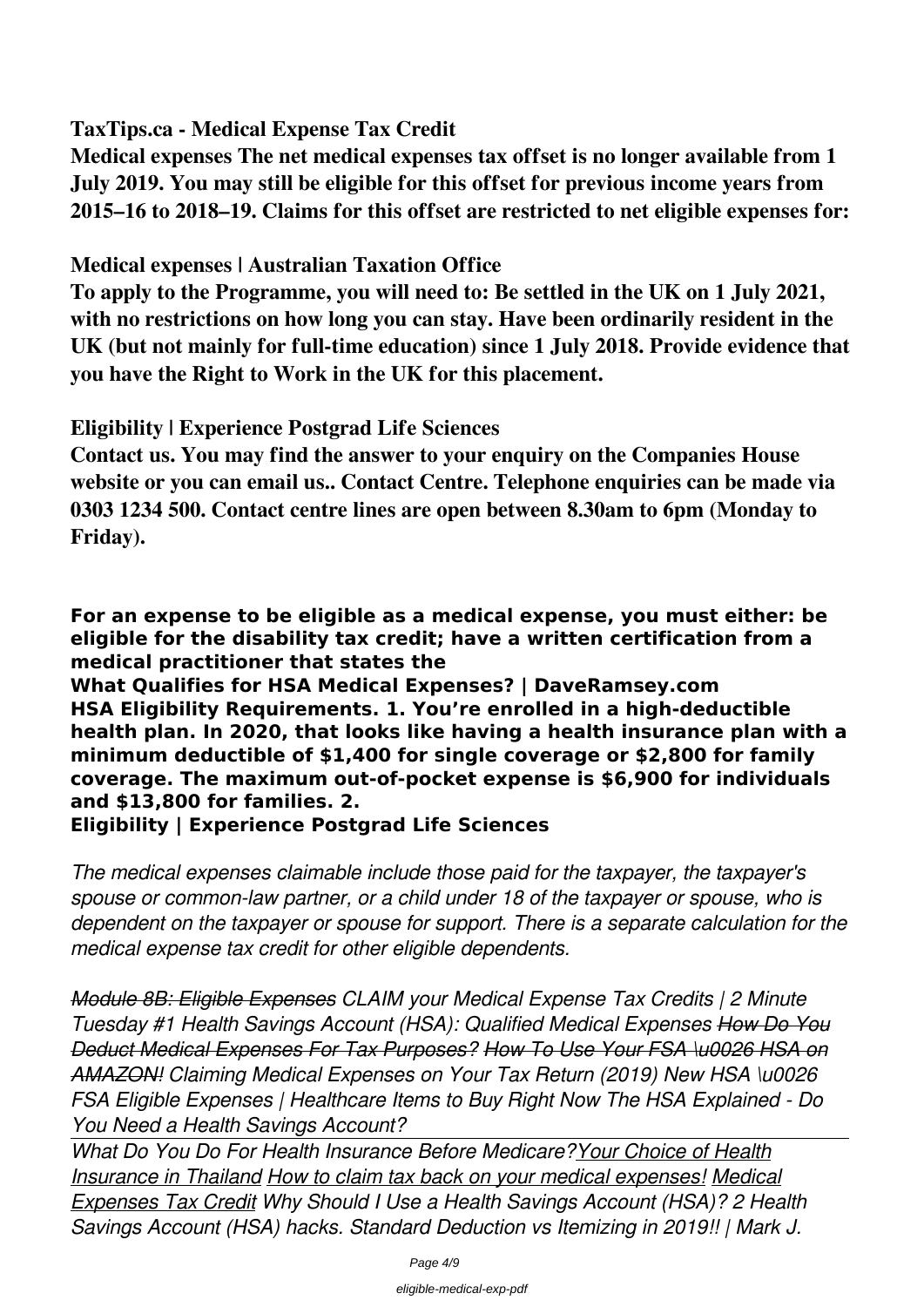*Kohler | Tax and Legal Tip 12 Crazy, Wacky \u0026 Most Overlooked Tax Deductions! Why Max Out Your HSA | BeatTheBush*

*What is HSA vs FSA? Flexible Spending Account or Health Savings Account EXPLAINEDAvoid Paying Taxes Legally!!! The Power of A Home-based Business High-Deductible Health Plans, Explained Medical School Textbooks | BOOKS \u0026 RESOURCES YOU NEED In Medicine | TheStylishMed 11 Surprising Tax Deductions You Should Be Using! Medical Expenses - Itemized Deduction - Federal Income Tax 2018 2019 Top 5 Tax Tips for Young Canadians Expanded Medical Expense Tax Deduction Rule PIP Medical Expense Coverage Options - Michigan No Fault Reform Medical Deductions Medical Expense Tax Credit 2015 Medical Expenses tax credit How to Save Money on Taxes in 2019 (Legally) Eligible Medical Exp TaxTips.ca - Eligible medical expenses*

*Eligible Medical Expenses Income Tax Act s. 118.2 (2) For purposes of the medical expense tax credit (METC), eligible medical expenses include, but are not limited to amounts paid to medical practitioners, dentists, nurses, and certain other medical professionals.*

**Medical expenses come with tax benefits. Here's how to ... Eligible Medical Exp - rancher.budee.org Eligible medical expenses Medical Expenses 2019 - Canada.ca**

*Most taxpayers can claim medical expenses that exceed a percentage of their adjusted gross incomes (AGIs), subject to certain rules. The threshold was 10% from 2013 through 2016, but these expenses were deductible when they exceeded just 7.5% of a taxpayer's AGI before 2013.*

*Eligible Medical Exp You may deduct only the amount of your total medical expenses that exceed 7.5% of your adjusted gross income. You figure the amount you're allowed to deduct on Schedule A (Form 1040 or 1040-SR). Medical expenses | Australian Taxation Office*

*Eligible Medical Exp You may deduct only the amount of your total medical expenses that exceed 7.5% of your adjusted gross income. You figure the amount you're allowed to deduct on Schedule A (Form 1040 or 1040-SR). Medical care expenses include payments for the diagnosis, cure, mitigation, treatment,*

**Additionally, even you do itemize, you can only deduct medical expenses that exceed 10% of your adjusted gross income (up from 7.5% last year). So for someone with income of \$50,000 and medical...**

**An expense, including those identified above, may qualify as a medical expense if it is necessary for medical or reconstructive purposes, such as surgery to address a deformity related to a congenital abnormality, a personal injury resulting from an accident or trauma, or a disfiguring disease;**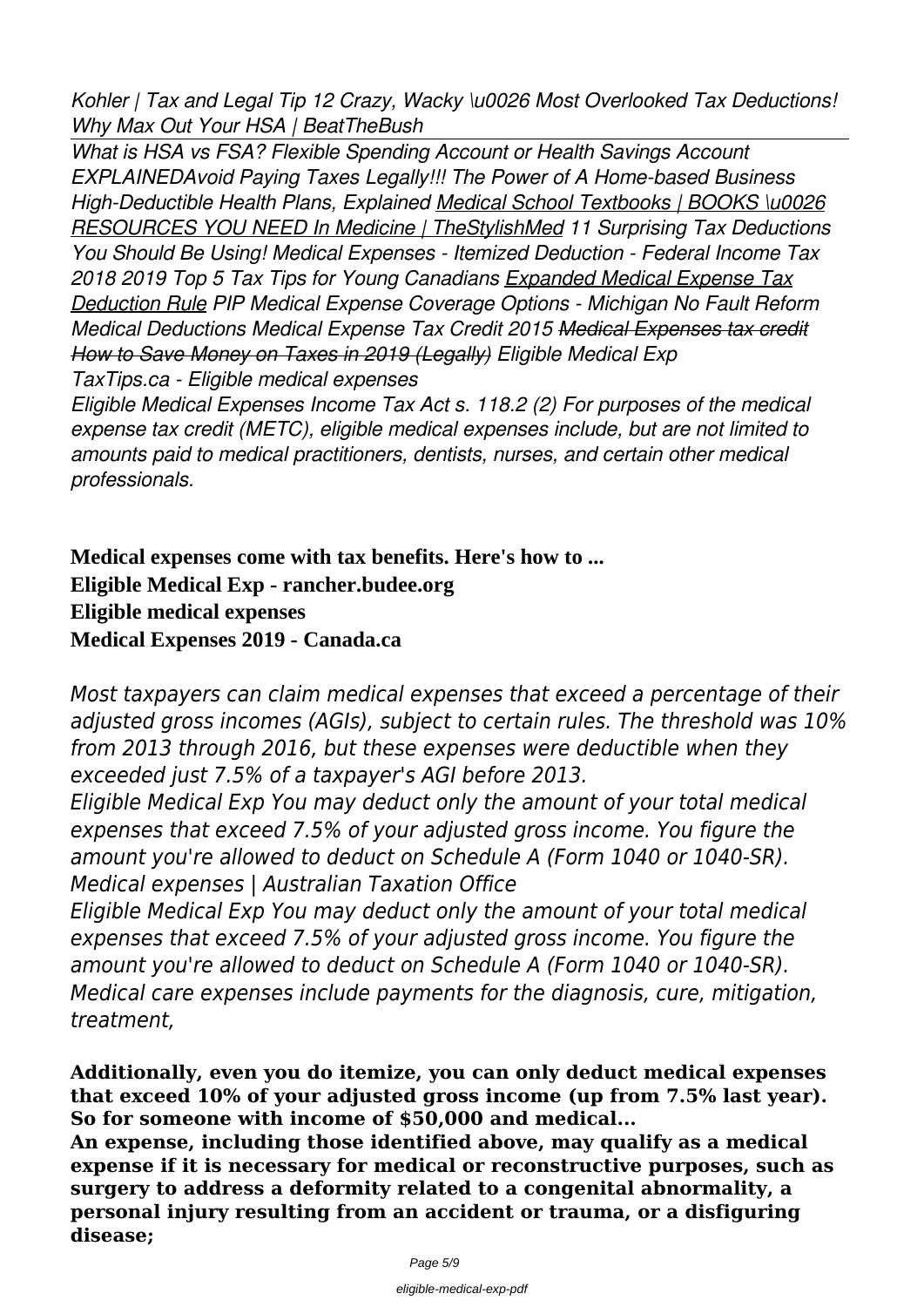**Section 80D of Income Tax - Deductions on Medical ...**

**Contact us. You may find the answer to your enquiry on the Companies House website or you can email us.. Contact Centre. Telephone enquiries can be made via 0303 1234 500. Contact centre lines are open between 8.30am to 6pm (Monday to Friday).**

### **Ineligible medical expenses**

Medical expenses The net medical expenses tax offset is no longer available from 1 July 2019. You may still be eligible for this offset for previous income years from 2015–16 to 2018–19. Claims for this offset are restricted to net eligible expenses for:

**Eligible Medical Exp - code.gymeyes.com**

*Step 1. On line 33099 of your tax return (Step 5 – Federal Tax), enter the total amount that you, or your spouse or common-law partner paid in 2019 for eligible medical expenses. Step 2. On the line below line 33099, enter the lesser of the following amounts: 3% of your net income ( line 23600) or. \$2,352.*

*Topic No. 502 Medical and Dental Expenses If you itemize your deductions for a taxable year on Schedule A (Form 1040 or 1040-SR), Itemized Deductions PDF, you may be able to deduct expenses you paid that year for medical and dental care for yourself, your spouse, and your dependents.*

*Lines 33099 and 33199 – Eligible medical expenses you can ... To apply to the Programme, you will need to: Be settled in the UK on 1 July 2021, with no restrictions on how long you can stay. Have been ordinarily resident in the UK (but not mainly for full-time education) since 1 July 2018. Provide evidence that you have the Right to Work in the UK for this placement.*

*Module 8B: Eligible Expenses CLAIM your Medical Expense Tax Credits | 2 Minute Tuesday #1 Health Savings Account (HSA): Qualified Medical Expenses How Do You Deduct Medical Expenses For Tax Purposes? How To Use Your FSA \u0026 HSA on AMAZON! Claiming Medical Expenses on Your Tax Return (2019) New HSA \u0026 FSA Eligible Expenses | Healthcare Items to Buy Right Now The HSA Explained - Do You Need a Health Savings Account?* 

*What Do You Do For Health Insurance Before Medicare?Your Choice of Health Insurance in Thailand How to claim tax back on your medical expenses! Medical Expenses Tax Credit Why Should I Use a Health Savings Account (HSA)? 2 Health Savings Account (HSA) hacks. Standard Deduction vs Itemizing in 2019!!* | Mark J. Kohler | Tax and Legal Tip 12 Crazy, *Wacky \u0026 Most Overlooked Tax Deductions! Why Max Out Your HSA | BeatTheBush What is HSA vs FSA? Flexible Spending Account or Health Savings Account EXPLAINED Avoid Paying Taxes Legally!!! The Power of A Home-based Business High-Deductible Health Plans, Explained Medical School Textbooks | BOOKS \u0026 RESOURCES YOU NEED In Medicine | TheStylishMed 11 Surprising Tax Deductions You Should Be Using! Medical Expenses - Itemized Deduction - Federal Income Tax 2018 2019 Top 5 Tax Tips for*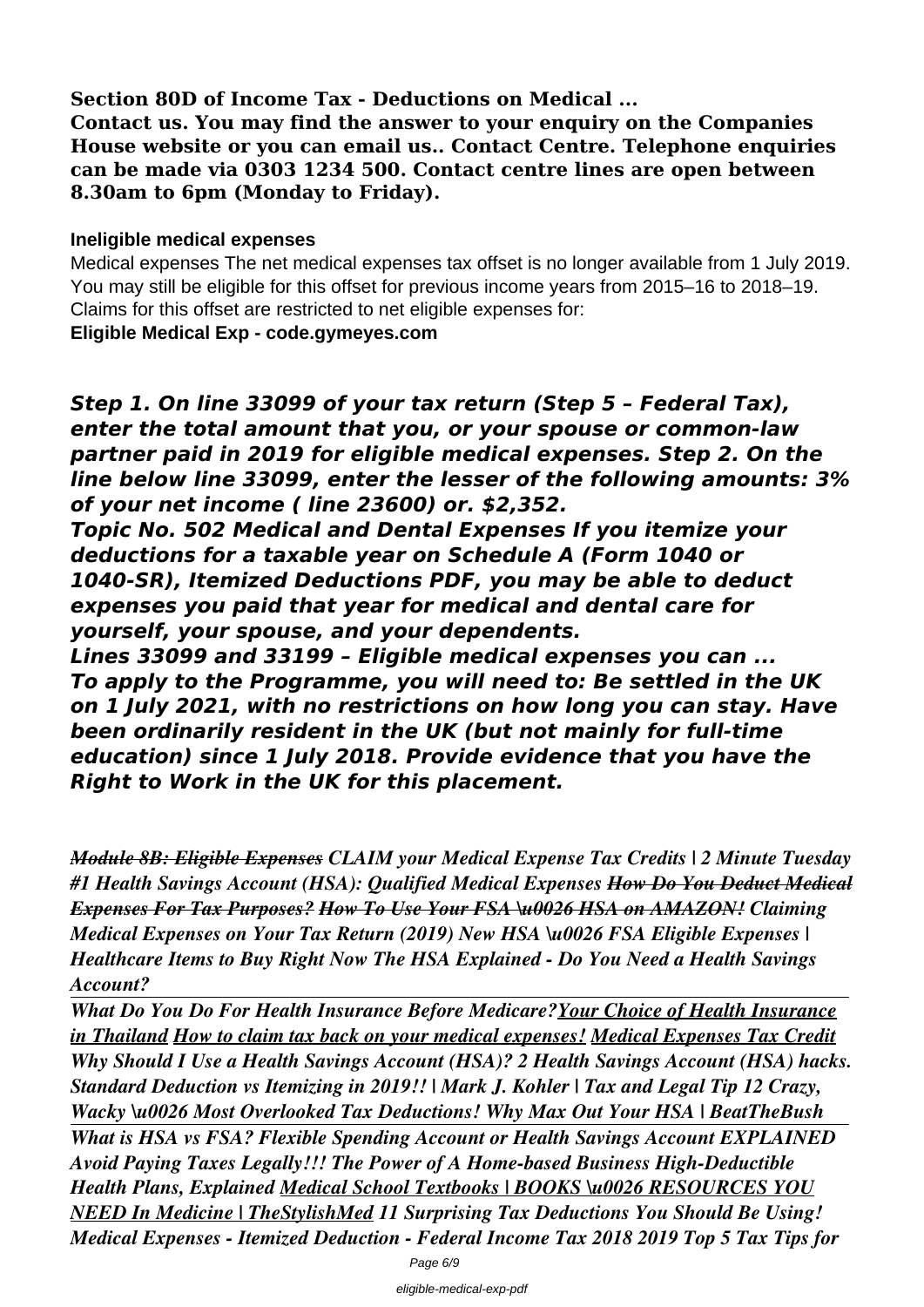*Young Canadians Expanded Medical Expense Tax Deduction Rule PIP Medical Expense Coverage Options - Michigan No Fault Reform Medical Deductions Medical Expense Tax Credit 2015 Medical Expenses tax credit How to Save Money on Taxes in 2019 (Legally) Eligible Medical Exp*

*Step 1. On line 33099 of your tax return (Step 5 – Federal Tax), enter the total amount that you, or your spouse or common-law partner paid in 2019 for eligible medical expenses. Step 2. On the line below line 33099, enter the lesser of the following amounts: 3% of your net income ( line 23600) or. \$2,352.*

#### *Lines 33099 and 33199 – Eligible medical expenses you can ...*

*HSA Eligibility Requirements. 1. You're enrolled in a high-deductible health plan. In 2020, that looks like having a health insurance plan with a minimum deductible of \$1,400 for single coverage or \$2,800 for family coverage. The maximum out-of-pocket expense is \$6,900 for individuals and \$13,800 for families. 2.*

#### *What Qualifies for HSA Medical Expenses? | DaveRamsey.com*

*Eligible Medical Exp You may deduct only the amount of your total medical expenses that exceed 7.5% of your adjusted gross income. You figure the amount you're allowed to deduct on Schedule A (Form 1040 or 1040-SR).*

#### *Eligible Medical Exp - securityseek.com*

*Eligible Medical Exp You may deduct only the amount of your total medical expenses that exceed 7.5% of your adjusted gross income. You figure the amount you're allowed to deduct on Schedule A (Form 1040 or 1040-SR). Medical care expenses include payments for the diagnosis, cure, mitigation, treatment,*

#### *Eligible Medical Exp - rancher.budee.org*

*For an expense to be eligible as a medical expense, you must either: be eligible for the disability tax credit; have a written certification from a medical practitioner that states the*

#### *Eligible Medical Exp - code.gymeyes.com*

*Eligible Medical Exp Getting the books eligible medical exp now is not type of challenging means. You could not only going following books store or library or borrowing from your associates to gain access to them. This is an totally simple means to specifically acquire lead by on-line. This online broadcast eligible medical exp can be one of ...*

#### *Eligible Medical Exp - fbmessanger.sonicmoov.com*

*Eligible medical expenses. Your total expenses must be more than 3% of your net income or \$2,052, whichever is less. This is a list of the more common medical expenses that you can claim, provided you were not reimbursed for them. If your employer or a private insurance or drug plan paid a percentage of the expenses, you can claim the remaining ...*

#### *Eligible medical expenses*

*Most taxpayers can claim medical expenses that exceed a percentage of their adjusted gross incomes (AGIs), subject to certain rules. The threshold was 10% from 2013 through 2016, but these expenses were deductible when they exceeded just 7.5% of a taxpayer's AGI before*

Page 7/9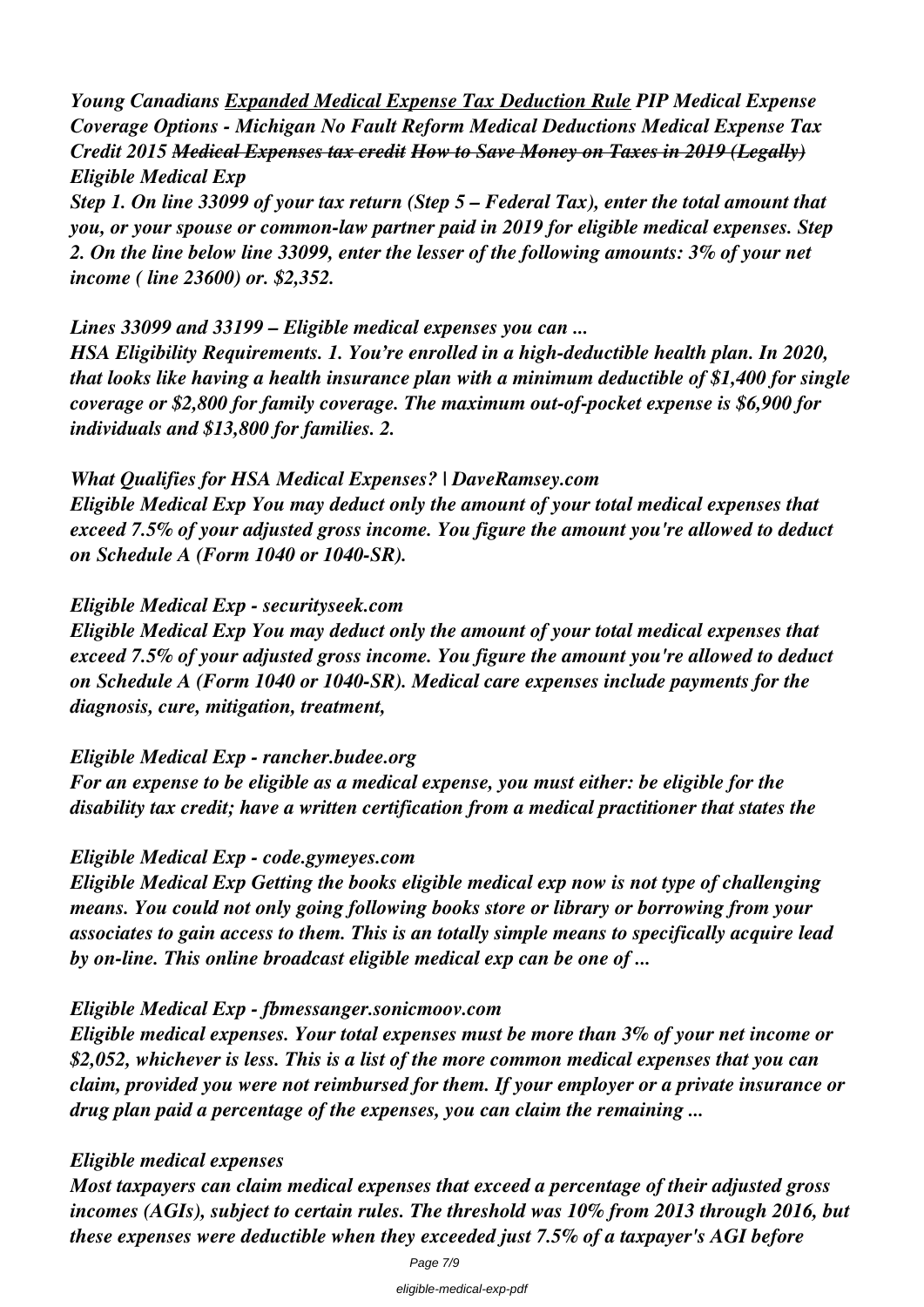#### *2013.*

*Rules for Claiming the Medical Expense Tax Deduction An expense, including those identified above, may qualify as a medical expense if it is necessary for medical or reconstructive purposes, such as surgery to address a deformity related to a congenital abnormality, a personal injury resulting from an accident or trauma, or a disfiguring disease;*

### *Ineligible medical expenses*

*If you are receiving attendant care services in your home, you can only claim for the period when you are at home and need care or help. For an expense to be eligible as a medical expense, you must either: be eligible for the disability tax credit; have a written certification from a medical practitioner that states the services are necessary*

### *Medical Expenses 2019 - Canada.ca*

*Additionally, even you do itemize, you can only deduct medical expenses that exceed 10% of your adjusted gross income (up from 7.5% last year). So for someone with income of \$50,000 and medical...*

### *Medical expenses come with tax benefits. Here's how to ...*

*Eligible Medical Expenses Income Tax Act s. 118.2 (2) For purposes of the medical expense tax credit (METC), eligible medical expenses include, but are not limited to amounts paid to medical practitioners, dentists, nurses, and certain other medical professionals.*

### *TaxTips.ca - Eligible medical expenses*

*Topic No. 502 Medical and Dental Expenses If you itemize your deductions for a taxable year on Schedule A (Form 1040 or 1040-SR), Itemized Deductions PDF, you may be able to deduct expenses you paid that year for medical and dental care for yourself, your spouse, and your dependents.*

### *Topic No. 502 Medical and Dental Expenses | Internal ...*

*Section 80D Section 80D of the Income Tax Act provides tax deductions for medical expenditure made for the self and the family which can go up to Rs.50,000. Self, spouse, children, parents, and Hindu Undivided Families (HUF) can claim this. The Section 80D of the Income Tax Act, 1961 deals with tax deductions on medical insurance.*

### *Section 80D of Income Tax - Deductions on Medical ...*

*The medical expenses claimable include those paid for the taxpayer, the taxpayer's spouse or common-law partner, or a child under 18 of the taxpayer or spouse, who is dependent on the taxpayer or spouse for support. There is a separate calculation for the medical expense tax credit for other eligible dependents.*

### *TaxTips.ca - Medical Expense Tax Credit Medical expenses The net medical expenses tax offset is no longer available from 1 July 2019. You may still be eligible for this offset for previous income years from 2015–16 to 2018–19. Claims for this offset are restricted to net eligible expenses for:*

Page 8/9